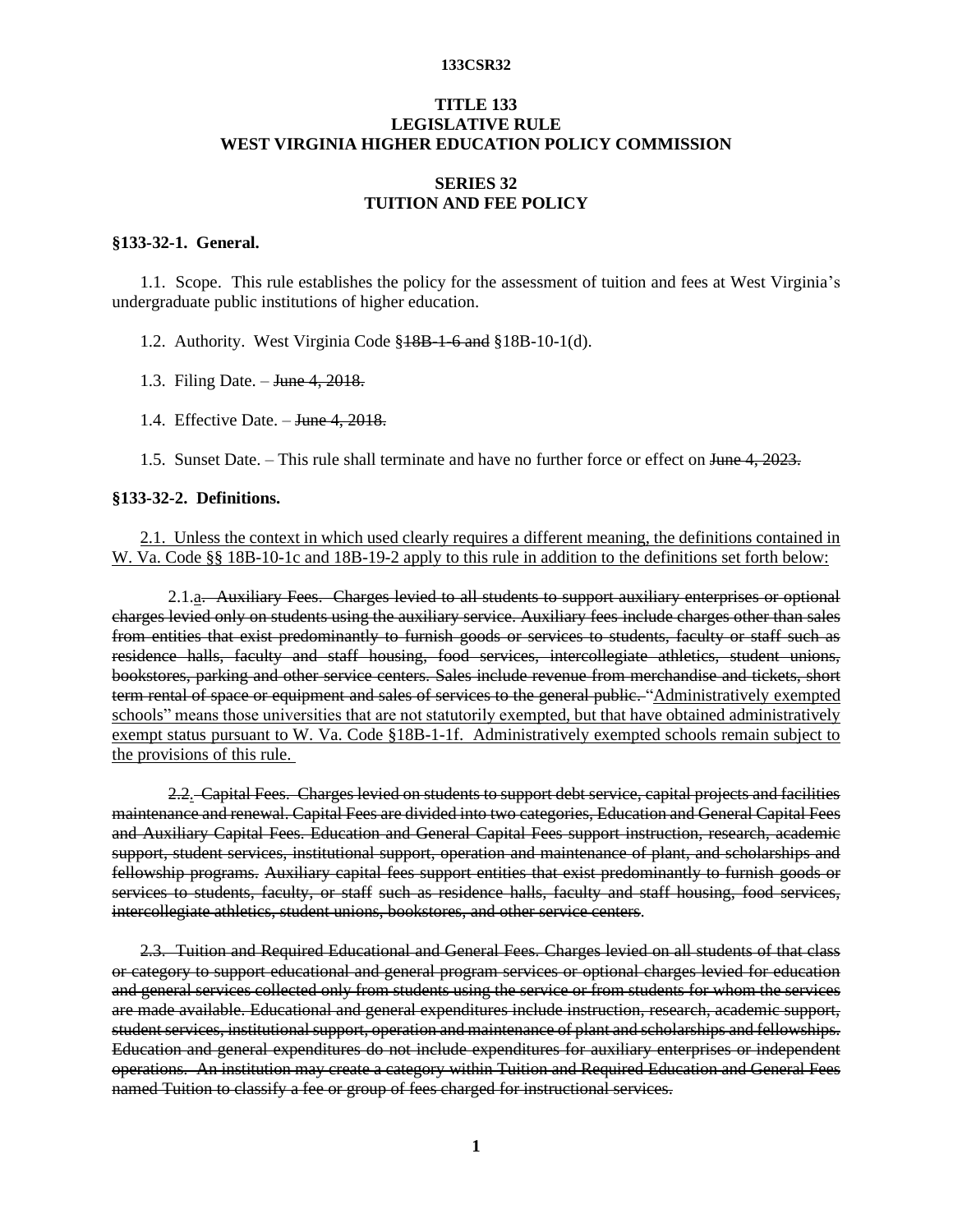2.4.1.b. "Statutorily Eexempted schools" The exempted schools are means West Virginia University, including West Virginia University Potomac State College and West Virginia University Institute of Technology; Marshall University; and the West Virginia School of Osteopathic Medicine. The statutorily exempted schools are exempt from the provisions of this rule.

2.5. Full Cost of Instruction. Full cost of instruction includes the direct functional expenditures from each institution's audit for both instruction and student services expenditures.

2.6.1.c. "Higher Education Price Index or HEPI" means the inflation index designed specifically for use by institutions of higher education to track the main cost drivers in higher education and to measure the change in the price of the goods and services purchased by colleges and universities as measured by the Commonfund Institute, a branch of Commonfund, a nonprofit organization devoted to the management of college and university endowments.

2.7. Median Family Income. Median household income is household income which the U.S. Census Bureau gathers and reports annually from data gathered by various surveys. Median is the statistical center of all reported households' income and is presumed to be a better gauge of income as opposed to average family income means.

2.8. Peer. A higher education institution located in another state that is similar to a West Virginia college or university.

2.9.1.d. Special "Supplemental Ffee" means the Ooperational charges or user fees charged to offset the specific costs for providing these services. These fees include, but are not limited to, course, lab, parking, late payments, drug testing, instrument fees, and other services provided to students. Charging students these fees allows financial aid to be used as a form of payment for qualifying students. These fees do not include sales of merchandise and tickets, short-term rental of space or equipment, and sales or services to the general public.

# **§133-32-3. Goals. [Reserved]**

3.1. The Commission seeks to achieve the following goals and objectives with its tuition rule:

3.1.a. To establish equity in the determination of tuition and fees charged to students.

3.1.b. To foster goals related to program completion for West Virginia students.

3.1.c. To promote the future economic welfare of the state through an increased output of degree holders in West Virginia.

3.1.d. To establish tuition and fee rates that will provide for the most efficient blend of governmental, private, and student revenues based upon institutional mission, location, and student demographics.

### **§133-32-4. Tuition and Fee Adjustments Increases.**

4.1. Objectives. The Commission, in partnership with the institutional governing boards, shall enhance education opportunities for the widest range of state citizens:

4.1.a. By establishing tuition and fee levels for in-state students that do not inhibit access to public education nor cause students to incur excessive debt; W. Va. Code  $$18B-1D-3(a)(2)(B);$  and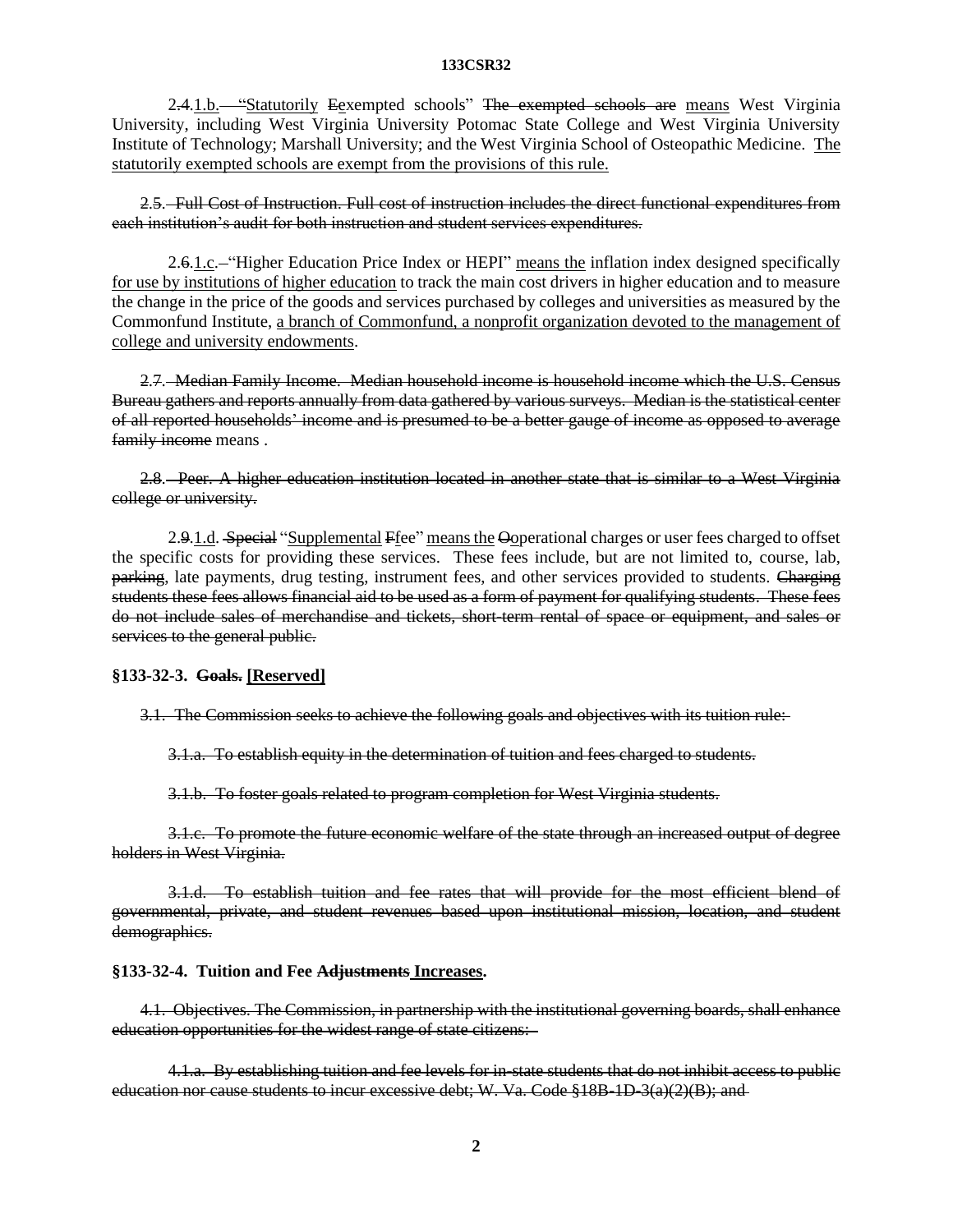4.1.b. By establishing tuition and fee rates for out-of-state students at levels which, at a minimum, cover the full cost of instruction unless doing so is inconsistent with a clearly delineated public policy goal established by the Legislature or the Commission. W. Va. Code §18B-1D-3(a)(2)(B).

4.2.4.1. Approval of Tuition and Required Fee Adjustments Increases.

4.2.a. Approval Guidelines. A governing board may approve auxiliary, tuition, and required education and general, and capital fee increases for resident students each fiscal year of up to ten percent collectively. Over any three-year rolling period, the cumulative increase may not exceed seven percent per year. Except for mandatory auxiliary fees authorized by the Boards of Governors of exempted schools, auxiliary, tuition and required education and general and capital fee increases above ten percent collectively must be approved by the Commission. Governing boards are not required to approve sales prices. Tuition and fee increases for online courses are not subject to approval by the Commission. Programmed fee increases constituted as part of pre-existing institutional bond obligations/covenants shall be excluded from annual fee increase calculations.

4.2.a.1.4.1.a. For the purposes of this rule, calculation of the increases seven percent (7%) shall be based on all required tuition and fee rates charged to all West Virginia resident students.

4.2.a.2.4.1.b. Tuition increases related to fee simplification proposals that result in an expense neutral change for an in-state student shall not be counted toward the ten percent (10%) allowance exempt from Commission approval.

4.2.b. In establishing guidelines, The Commission shall communicate annually by February 28 to institutions benchmarks and guidelines for consideration of any increase above five seven percent (7%). The benchmarks and guidelines may include, but are not limited to, such items as:

4.2.b.1.a. The HEPI, or other appropriate inflationary benchmark, which new appropriations to the institution's base budget for the corresponding fiscal year did not offset;

# 4.2.b.2. Continued achievement of benchmarks in the institutional compact;

4.2.b.3. Institution pursuit of the statewide compact for postsecondary education;

4.2.b.4.. The per capita income of West Virginia families and their ability to pay for college statewide and specifically as to the county(ies) in which 75% of the institution's in-state students reside;

4.2.b.5. Institutional distance of the sum of appropriations and tuition and fee revenues from peer equity levels as defined by the peer equity model;

# 4.2.b.6. Institutional and state funding per full-time equivalent student;

4.2.b.7.c. Most recent three-year history of tuition rates and increases;

4.2.b.8. d. Total sources of student generated revenue, including special fee and program fee rates; and,

4.2.b.9.e. Other factors as requested or deemed relevant by the Commission or in response to any new statutory language.

4.2.c.4.3. In responding to the guidelines and benchmarks provided by the Commission, By May 15 annually, each governing board shall provide the Commission with an annual a report that details: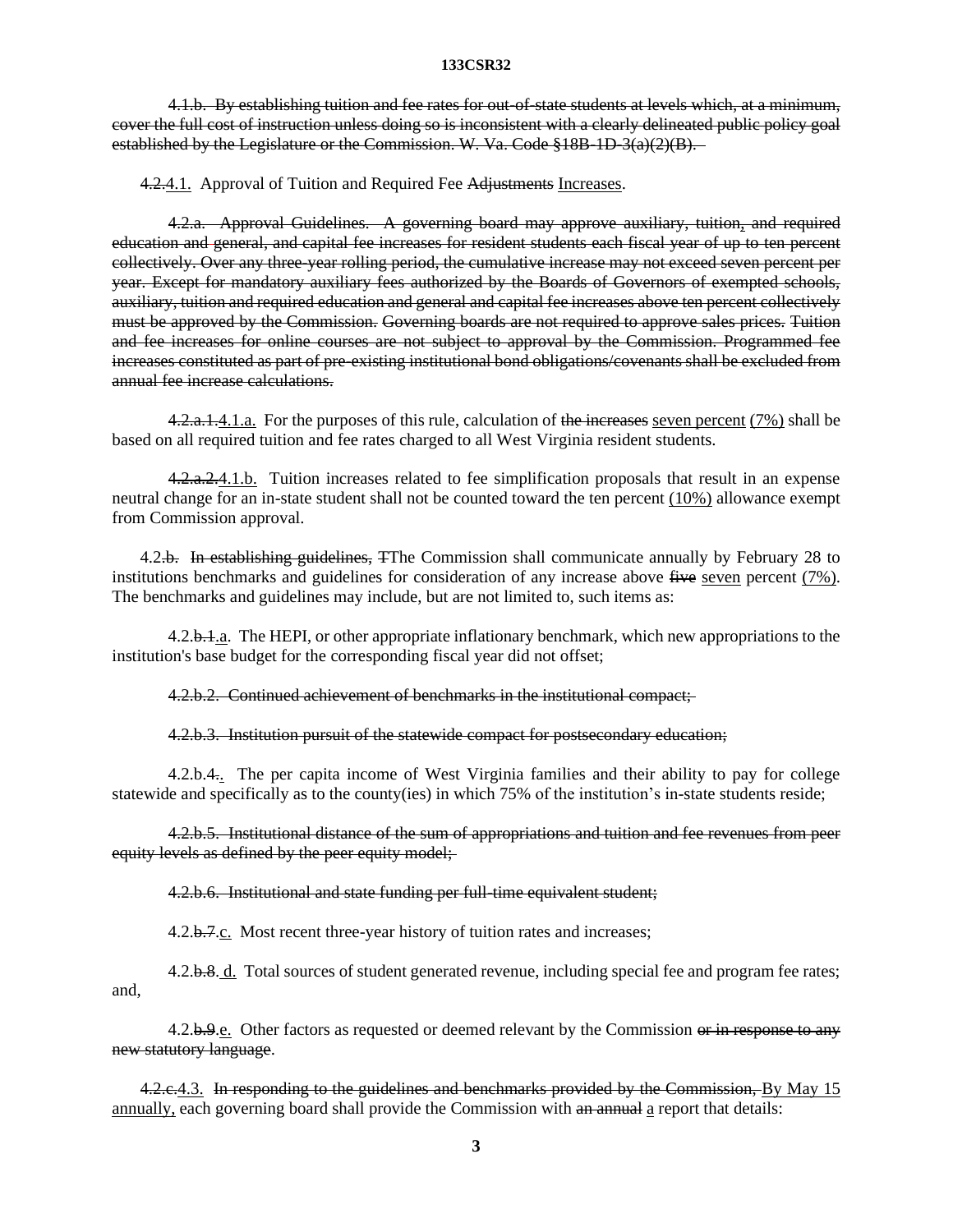4.2.c.1.4.3.a. All tuition and fee rates presently charged and the estimated number of students currently being charged the tuition and fees;

4.2.e. 2.4.3.b. The proposed total increase in any tuition and fees for the next fiscal year;

4.2.e.3.4.3.c. The estimated number of students who will be charged the increased tuition and fees; and,

4.2.e.4.4.3.d. The estimated increase in revenue to be generated from the increased tuition and fees.

4.2.d. A governing board shall propose tuition and required fee rates for non-resident students at levels that, at a minimum, cover the average full cost of instruction. Governing boards may submit for approval institutional policies that support a clearly delineated public policy goal established by the Legislature or the Commission, including but not limited to, proposals to increase the total number of graduates from the institution, aid in economic development or to maximize available capacity on campus.

4.2.d.1. Average full cost of instruction is based on the most recent financial statements. The average shall be determined by calculating the cost of instruction and student services per full time equivalent student. This calculation shall be provided to the institutions annually

4.2.d.2. Institutional governing boards may choose to set non-resident tuition based on the average institutional full cost of instruction or the average full cost of instruction for the system as a whole.

# **§133-32-5. Expenditure.**

5.1. All tuition and fees collected may only be expended for the statutory purpose under which they were collected under. Institutions may expend auxiliary fees on the operations of residence halls, faculty and staff housing, food services, intercollegiate athletics, student unions, bookstores, and other service centers.

5.2. Institutions may spend auxiliary capital fees on debt service, information technology projects, capital projects and campus maintenance and renewal for residence halls, faculty and staff housing, food services, intercollegiate athletics, student unions, bookstores and other service centers and information technology systems.

5.3. Institutions may expend capital fees on debt service, capital projects and facilities maintenance and renewal for facilities that support instruction, research, academic support, student services, institutional support, and operation and maintenance of the physical plant.

5.4. Institutions may expend educational and general fees on instruction, research, academic support, student services, institutional support, operation and maintenance of the physical plant, scholarships and fellowships, and debt service on bonds. Education and general expenditures do not include expenditures for auxiliary enterprises or independent operations. An institution may create a category within Tuition and Required Education and General Fees named Tuition to classify a fee or group of fees charged for instructional services.

5.5. Institutions may charge supplemental fees to offset the cost of providing services such as, but not limited to, courses, labs, late payments, drug testing, musical instruments, art supplies, and other services provided to students.